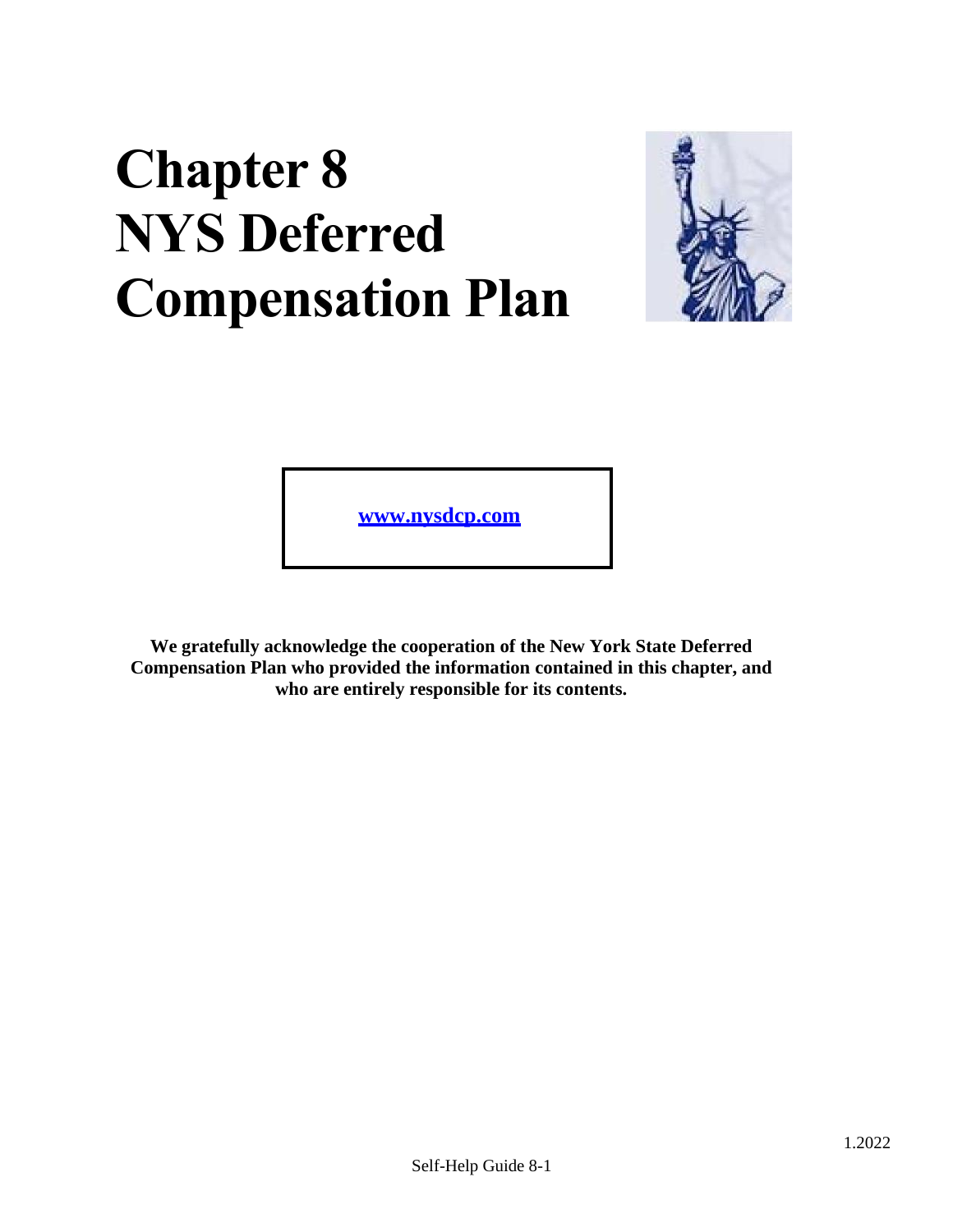# **Overview**

*The Deferred Compensation Plan (the Plan) is a voluntary retirement savings program, created by Federal and state law, enabling public employees to defer a portion of their gross pay. The following provides an overview of the Plan. For greater detail on the Plan and its benefits, visit the Plan Website at [www.nysdcp.com](http://www.nysdcp.com/) or call the Plan HELPLINE at 1-800-422-8463.*

# **WHAT DOES DEFERRED COMPENSATION MEAN TO ME?**

It means that you may defer a portion of your salary on a pre-tax, or after-tax basis. The amount of your salary that you defer pre-tax to the Plan is not subject to current Federal or New York State income taxes. The result is that the amount that you are investing for your retirement is greater than the reduction in your take-home-pay. Pre-tax deferrals reduce your taxable income and, therefore, lower your Federal or New York State income taxes. You, therefore, are building greater retirement savings for your future. The amount you contribute to a Roth account comes out of your paycheck after New York State and Federal taxes. Roth contributions may be eligible for tax-free withdrawals.

Suppose you earn \$1,500 per pay period. And, let us assume you would like to put \$100 per pay period to the Plan. Instead of withholding taxes based on \$1,500, your employer would calculate your income tax withholding based on \$1,400 because your \$100 is not subject to current Federal or New York State income tax withholding. Thus, at the end of the year, your IRS Form W-2 will reflect \$36,400 of taxable wages instead of \$39,000.

| <b>Sample 2022 Paycheck Analysis</b> |                      |                      |                |  |  |
|--------------------------------------|----------------------|----------------------|----------------|--|--|
|                                      | <b>Not</b>           | <b>Moderate</b>      | <b>Maximum</b> |  |  |
|                                      | <b>Participating</b> | <b>Participation</b> | Participation  |  |  |
| Federal Withholding Allowance        | $S-1$                | $S-1$                | $S-1$          |  |  |
| <b>State Withholding Allowance</b>   | $S-1$                | $S-1$                | $S-1$          |  |  |
| <b>Gross Salary</b>                  | \$1,500.00           | \$1,500.00           | \$1,500.00     |  |  |
| Plan Deferrals                       | \$0.00               | \$100.00             | \$788.46*      |  |  |
| <b>Taxable Salary</b>                | \$1,500.00           | \$1,400.00           | \$711.54       |  |  |
| Social Security                      | \$115.00             | \$115.00             | \$115.00       |  |  |
| Federal Income Tax                   | \$184.00             | \$161.00             | \$71.15        |  |  |
| NY State Income Tax                  | \$66.00              | \$60.00              | \$6.00         |  |  |
| <b>Regular Savings</b>               | \$100.00             | \$0.00               | \$0.00         |  |  |
| Take Home Pay                        | \$1035.00            | \$1064.00            | \$518.85       |  |  |

(**Please note, salary deferrals to the Plan are not exempt from income taxes in some states. If you are not a New York State resident, please check the income tax status of deferred compensation deferrals in your state.)**

**\* Based on the 2022 contribution limit of \$20,500 spread over 26 pay periods.**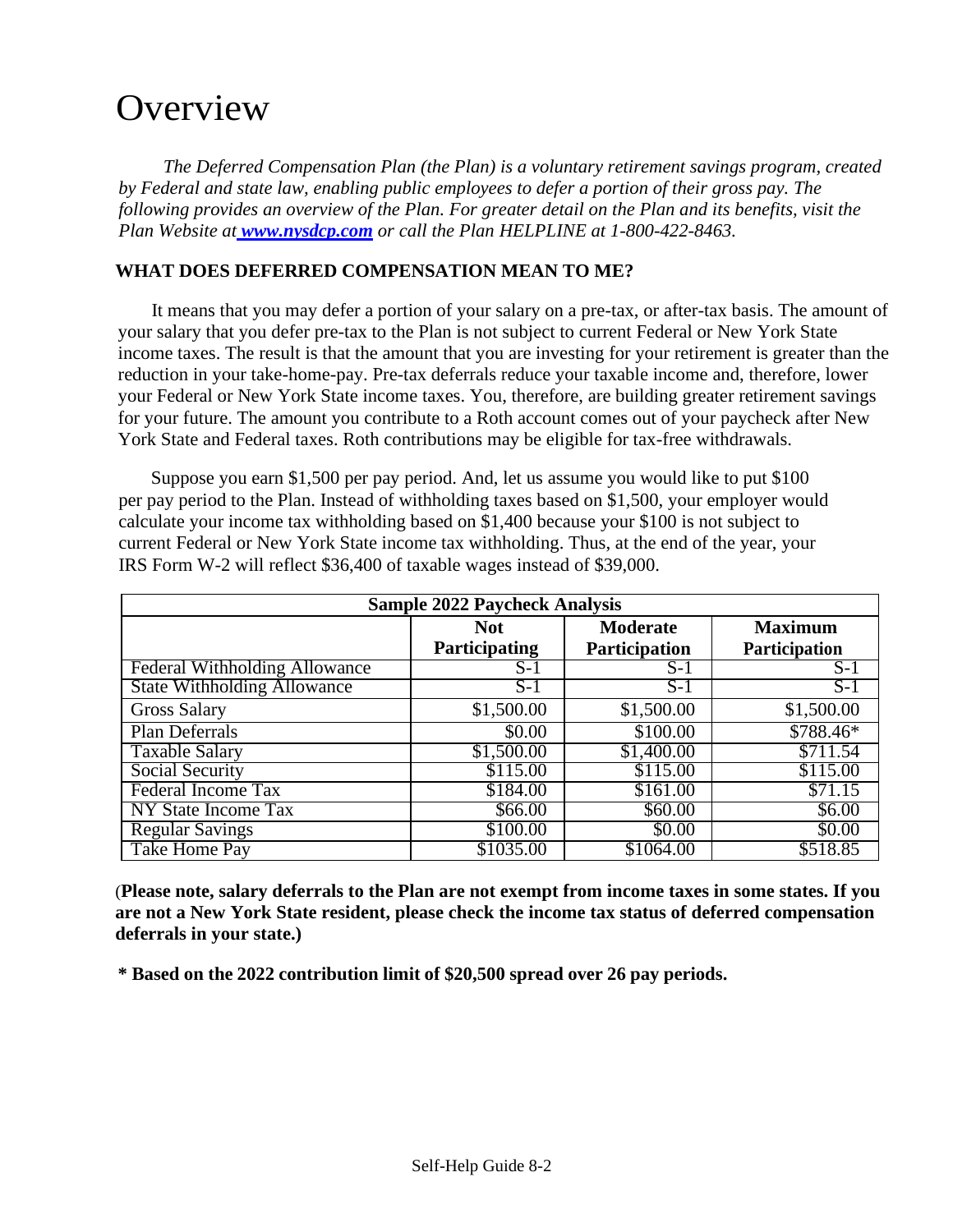| SAVING MORE USING DEFERRED COMPENSATION (PRE-TAX)<br>(*Note: assumes person filing as single with one withholding allowance,<br>total includes Federal, State and Social Security Taxes) |                              |                                 |              |                     |
|------------------------------------------------------------------------------------------------------------------------------------------------------------------------------------------|------------------------------|---------------------------------|--------------|---------------------|
| <b>Gross Salary</b>                                                                                                                                                                      | Def. Comp.<br><b>Savings</b> | <b>Taxable</b><br><b>Income</b> | Withholding* | <b>Take</b><br>Home |
| \$1,500                                                                                                                                                                                  | \$138                        | \$1,362                         | \$327        | \$1,035             |

Another way of looking at this is that you can take home the same \$1,035 you would have by saving with after-tax dollars and save \$38 more per pay period (\$138 vs. \$100) by saving with pretax dollars through deferrals to the Plan.

If you are a Tier 3 or Tier 4 member with less than 10 years of service, contributions to the Plan will be calculated after your contribution to the Retirement System. In addition, if your health contributions are taken on a before-tax basis, your Plan contributions will be based on the remaining salary.

For most people, deferred compensation is a good way to use your income earning years as a direct means to supplement your pension and Social Security benefits when you retire and build a bright financial future. Later in this chapter we'll discuss how to know if the Plan is right for you.

Let's look at how much could be accumulated in your Plan Account if you participated in an investment option under the Plan that earns a seven percent annual return.

| <b>Cash Value Accumulation Chart</b>                               |                |                            |                       |  |
|--------------------------------------------------------------------|----------------|----------------------------|-----------------------|--|
| Illustration of Accumulation Based on                              |                |                            |                       |  |
|                                                                    |                | <b>Contribution Amount</b> |                       |  |
|                                                                    | \$75 per pay   | $$100$ per pay             | \$150 per pay         |  |
| Year                                                               | period or      | period or                  | period or             |  |
|                                                                    | $$1,950$ /year | \$2,600/year               | \$3,900/year          |  |
| $\overline{\mathbf{5}}$                                            | \$11,617       | \$15,489                   | \$23,234              |  |
| 10                                                                 | \$27,911       | \$37,214                   | \$55,821              |  |
| 15                                                                 | \$50,763       | \$67,684                   | $\overline{$}101,527$ |  |
| 25                                                                 | \$127,770      | \$170,360                  | \$255,540             |  |
| Based on 7% annual return.                                         |                |                            |                       |  |
| This is not a guarantee or indication of future investment returns |                |                            |                       |  |
| under any investment option available under the Plan.              |                |                            |                       |  |
| Each Plan distribution is taxable as ordinary income when you      |                |                            |                       |  |
| receive it.                                                        |                |                            |                       |  |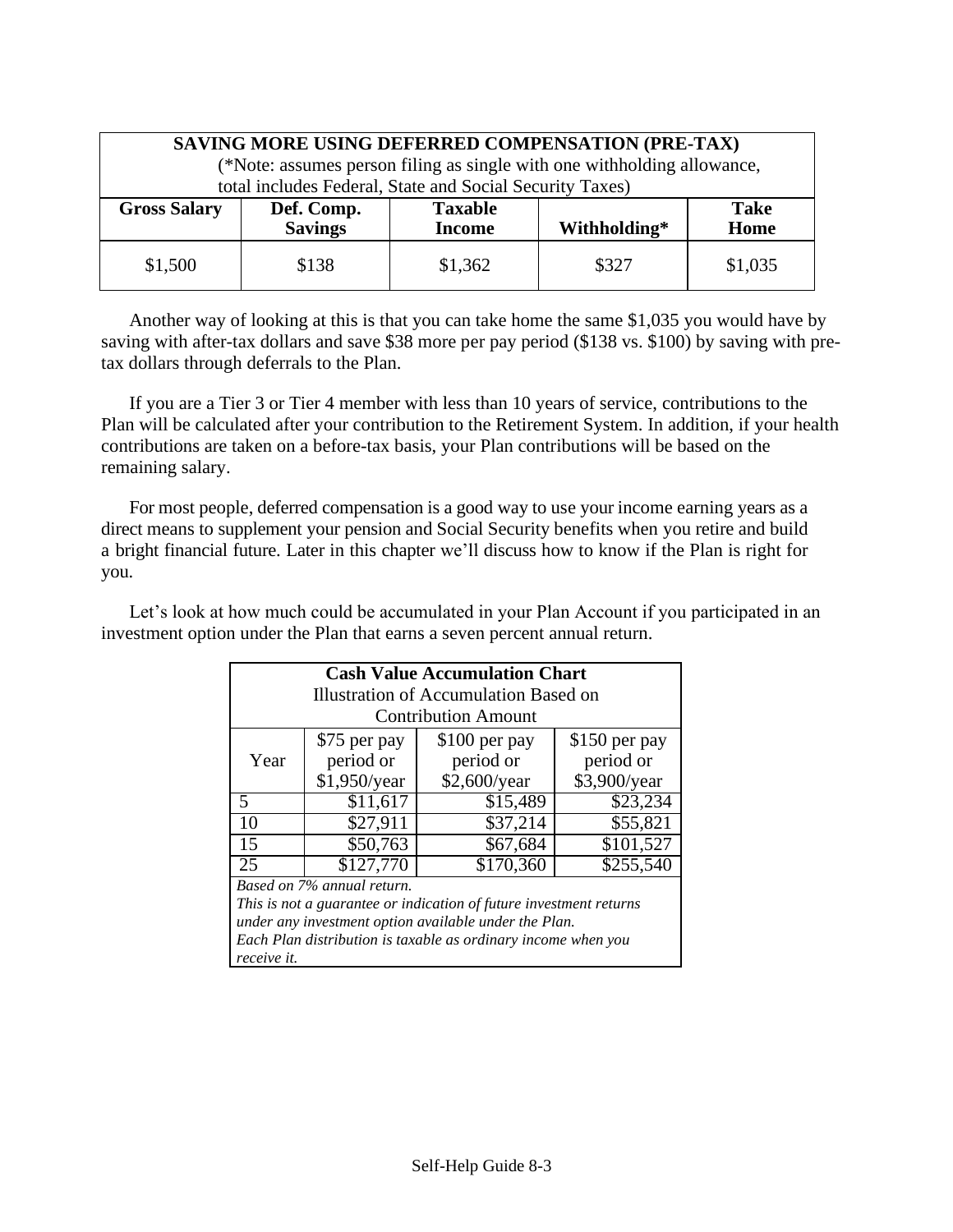# **COMMONLY ASKED QUESTIONS**

#### **Does this mean that income taxes will never have to be paid on my Plan contributions?**

No. Qualified distribution from the Roth portion of your account can be tax-free. When withdrawn, the entire pre-tax withdrawal, (including earnings) will be subject to Federal, New York State and local income taxes. If you reside outside of New York State distributions will be subject to the income tax laws of your state of residence.

# **How does contributing to the Plan affect my income taxes?**

Your taxable income is reduced by the amount you defer, except for Roth contributions. For example, if your salary is \$39,000 and you defer \$2,000, your income for income tax purposes will be \$37,000 on your IRS Form W-2.

#### **What other benefits are there besides income tax reductions?**

Building a supplemental retirement savings means that you will have greater financial independence and you won't have to rely only on Social Security and your pension for retirement income.

# **Am I still eligible for an Individual Retirement Account (IRA deduction)?**

Participation in the Plan does not affect your eligibility for an IRA deduction.

However, if either you or your spouse are an active participant in a tax qualified retirement plan, including the New York State and Local Employees' Retirement System, you are eligible for a full IRA deduction only if your adjusted gross income is less than an amount described in Federal law.

# **Does contributing to the Deferred Compensation Plan affect my eligibility for a Roth IRA?**

No. Participation in the Plan does not affect your eligibility for a Roth IRA because contributions to a Roth IRA are not deductible for Federal income tax purposes.

# **How is the Deferred Compensation Plan different from an IRA?**

The Plan differs from an IRA in a variety of ways. It offers you the convenience of setting some retirement savings aside a little bit at a time through payroll deductions. This may help you keep the discipline you need to save for your retirement.

In addition, the Plan allows you to defer larger amounts than you can contribute to an IRA (up to 100 percent of your includible compensation or \$20,500 for 2022, whichever is less). Your eligibility to make before-tax salary deferrals to the Plan are not limited by any income test like that imposed on deductible contributions to an IRA.

There are no penalties if you leave employment before age  $59<sup>1</sup>/2$  and receive a distribution from the Plan. Once you have a severance from employment and the Plan receives a termination of employment notice, you will be permitted to take a distribution as long as a balance of \$500 remains in the account for 45 days after severance from employment. If you wish, you may leave the balance of your Plan account to continue to grow even after you have left employment, up to age 72 when the law requires you to begin receiving Required Minimum Distributions.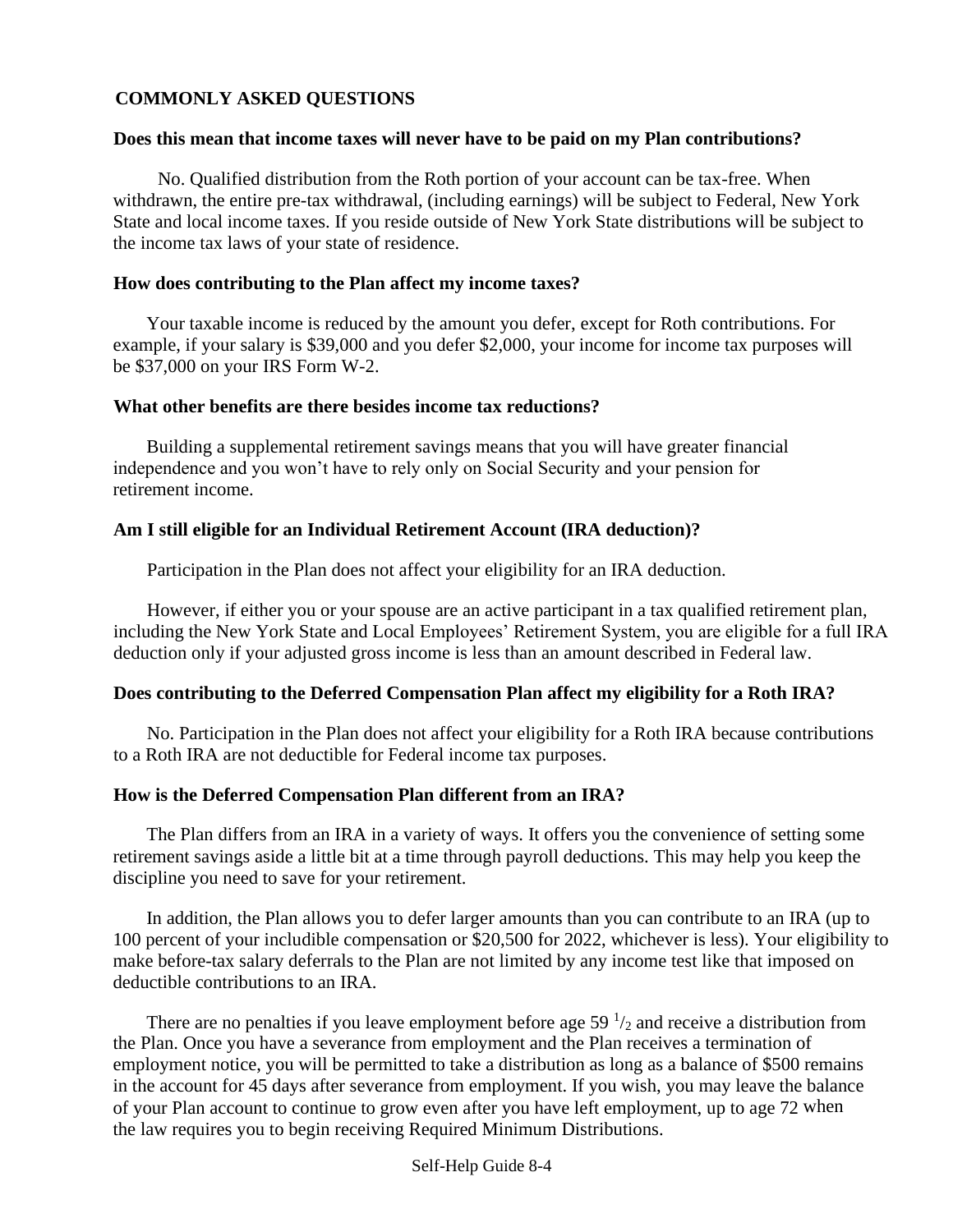Lastly, the Plan provides you a convenient place to consolidate retirement assets that you may have in a 401(k) or 403(b) plan, an IRA, or another governmental deferred compensation plan. The Plan accepts direct rollovers from eligible retirement plans. If you want, you have the option to roll over your Plan assets to another governmental deferred compensation plan, 401(k) or 403(b) plan or an Individual Retirement Account (IRA). The tax consequences, distribution options, investment options, and participation costs in each may differ from the Plan. You are encouraged to examine the requirements and limitations of any plan to which you may contemplate rolling over your Plan assets.

# **Do deferrals affect my Social Security taxes or pension contributions?**

No. Your Social Security taxes and pension contributions, if any, will be calculated on the basis of your gross wages.

# **Will participation in the Plan reduce my Social Security benefits?**

No. Your Social Security benefits will not be reduced because of your participation in or your benefits from the Plan.

# **Do deferred compensation benefits affect eligibility for Medicaid?**

Please contact Medicaid to get the most up to date information.

# **How do I know if participation in the Plan is right for me?**

It is usually advantageous to participate in the Plan for most people who have sufficient cash on hand to cover emergencies and for individuals who would like to build savings for retirement.

# **Is the Plan good for those close to retirement?**

It may be, depending on your situation. The Plan offers you an opportunity to defer the payment of Federal and New York State income taxes on your Plan account until as late as April 1 of the year following the year you reach age 72 or as long as you're still working for the State or a participating local government employer, whichever is later.

If you are nearing retirement, you may be eligible to defer a larger amount through either the Retirement Catch-Up or Age 50 and Over Catch-Up provision.

# **Is there a time when I must withdraw money from my Plan account?**

You are not required to withdraw your money from the Plan until you are age 72 or until you leave employment with New York State or a local participating employer, whichever is later.

# **CONTRIBUTIONS, INVESTMENT OPTIONS, SPECIAL CIRCUMSTANCES**

# **How much may I contribute from my paycheck?**

You may defer up to \$20,500 from your salary in 2022. Salary deferrals are made as a percentage of your salary from one percent of your compensation to 100 percent of your includible compensation.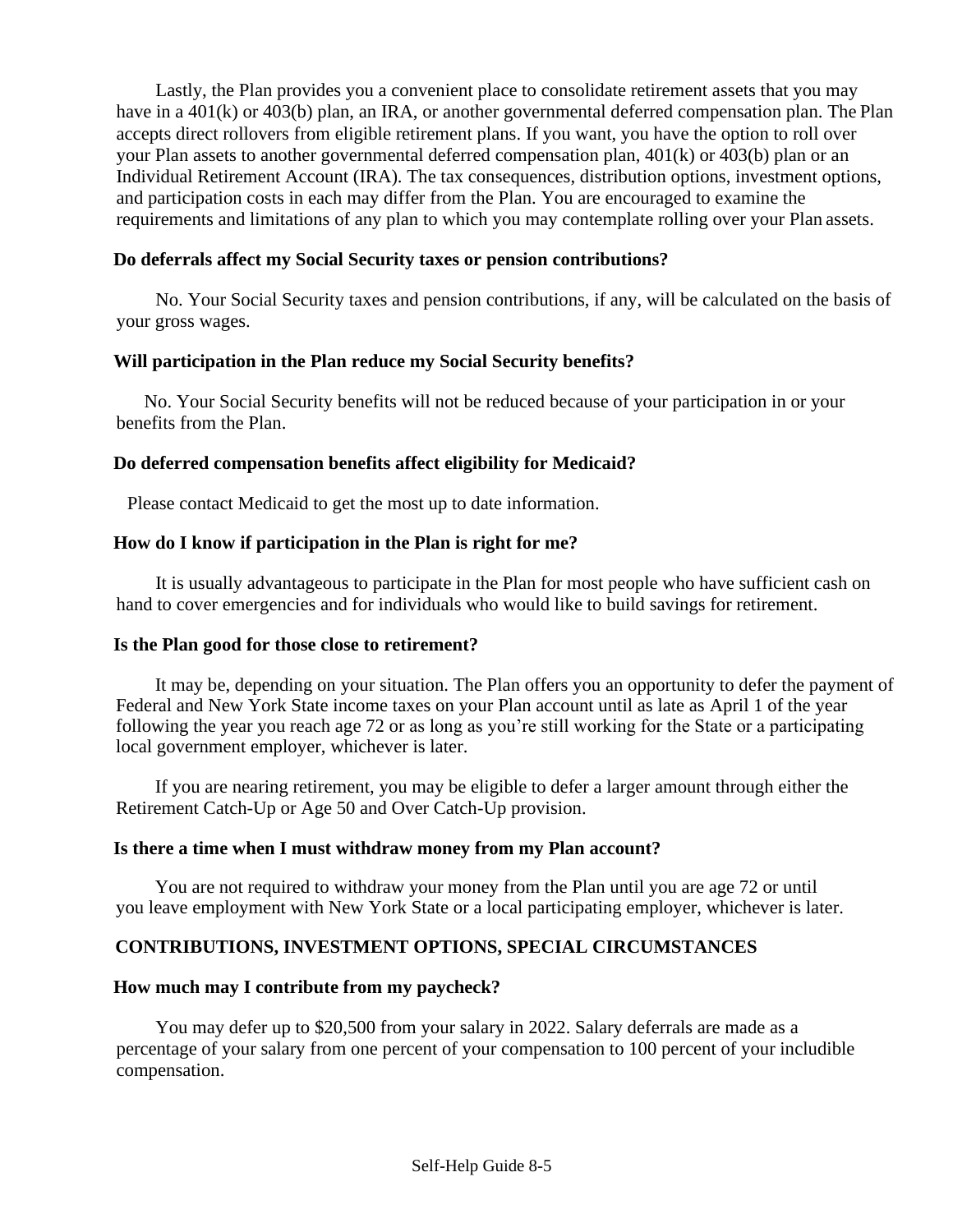# **Can I change my deferral amount?**

Yes. You may increase, decrease, or suspend your deferral rate by calling the HELPLINE at 1-800-422-8463 or by accessing the Transaction section of the Plan Website, [www.nysdcp.com.](http://www.nysdcp.com/)  All changes will be implemented as soon as possible in the month following the month you make the request. However, because of payroll timeframes, your deferral change may not occur for up to two payrolls.

# **Are there any times when I can defer more to my Plan account?**

Yes, there are three time periods when you can defer more to the Plan than the regular contribution limits would allow.

If you are age 50 or over or will become age 50 during 2022, you may defer an additional \$6,500 through the Age 50 and Over Catch-Up provision. The ability to make additional deferrals through the Age 50 and Over Catch-Up is available to you every year you are at least 50 years old, except the years in which you are making Retirement Catch-Up deferrals. However, if the maximum deferral permitted under the Age 50 and Over Catch-Up provision is greater than your Retirement Catch-Up amount, you may make deferrals up to the Age 50 and Over Catch-Up maximum deferral.

The second time period you may make deferrals in excess of the regular deferrals is during your Retirement Catch-Up period. Retirement Catch-Up deferrals may be made during the three consecutive calendar years prior to your Retirement Catch-Up Age. Your Retirement Catch-Up Age is an age that you choose that is no earlier than the year during which you may retire under your employer's retirement plan without a reduction in benefits. Retirement Catch-Up Age may be no later than the year in which you turn  $70<sup>1</sup>/<sub>2</sub>$ . If you are a police officer or a firefighter, Retirement Catch- Up Age may be no earlier than age 40.

The amount you may defer through the Retirement Catch-Up provision is the difference between the amounts you were eligible to defer while an employee of the State or a Participating Employer and your actual deferrals to the Plan. In 2022, you may contribute up to an additional \$20,500 dependent upon your Retirement Catch-Up amount. Assistance and paperwork are required to determine the exact amount you are permitted to defer under this special Retirement Catch-Up rule.

There is also a special provision for individuals who are called away from their regular job to perform duty in the United States military. If you return to your employer after a period of qualified military service, you will have a limited right to make up deferrals to the Plan that you could have made if you had been working for your regular employer. Please call the HELPLINE at 1-800-422- 8463 and speak to a HELPLINE Representative for assistance.

# **When I leave employment, may lump sum payments for accrued but unused vacation leave be deferred to the Plan?**

Yes, provided, that those deferrals are received by the Plan no later than 75 calendar days after your last day of employment, or within the calendar year you terminated employment.

# **What happens to the money that is withheld from my paycheck?**

When you become a participant in the Plan, you will select how you want your deferrals to be invested. Payroll deferrals are invested in your investment selections within two days after they are received by the Plan.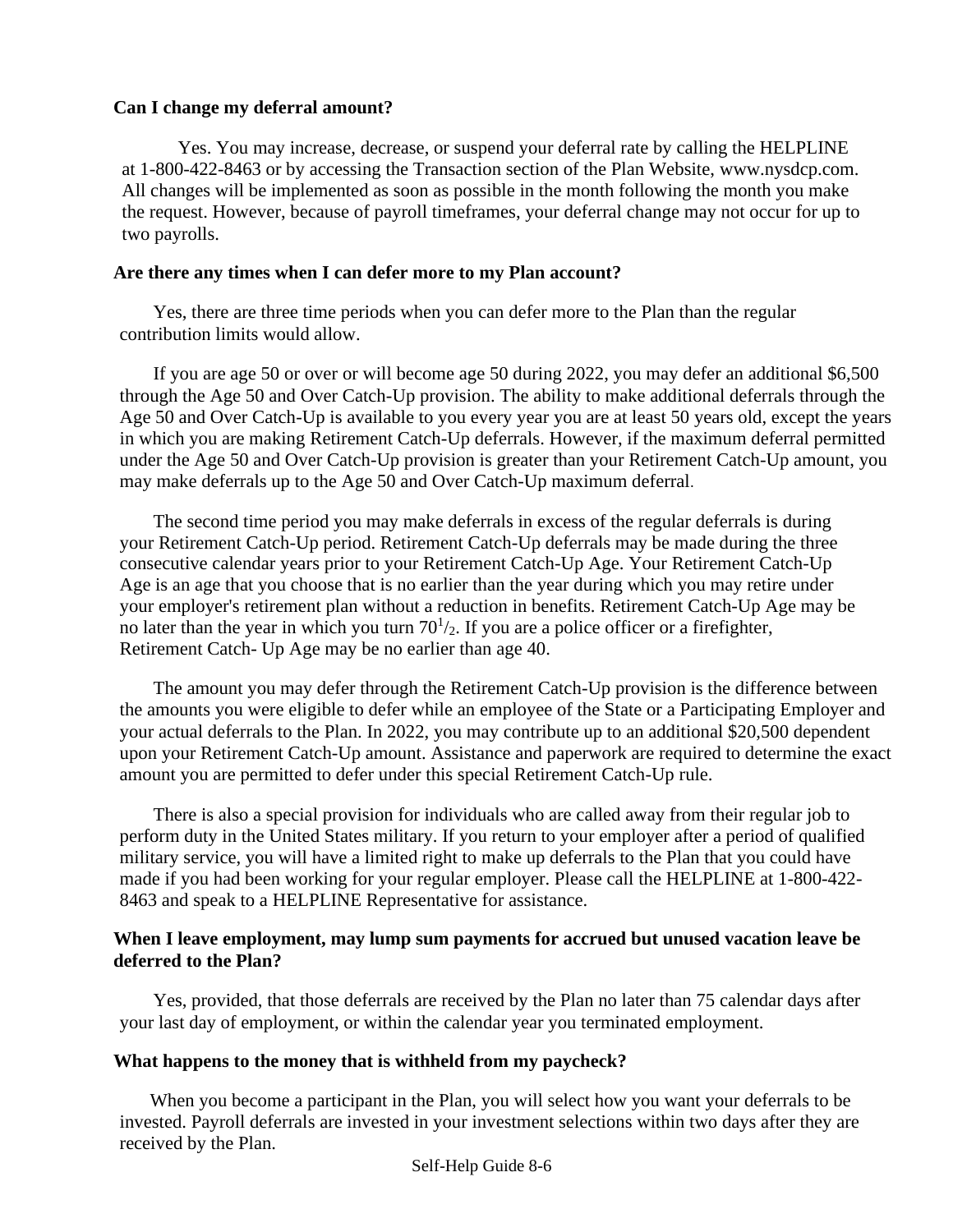# **What are my investment choices?**

The Plan offers 30 high quality investment options, which include a stable income fund, retirement date funds, bonds, and domestic and foreign stock mutual funds. This array of options gives you the ability to fully diversify your portfolio.

In addition, a Mutual Fund Window is available to you once your account balance is in excess of \$10,000 that allows you to invest up to 50% of your Plan assets in approximately 3200 mutual funds. Additional information can be obtained by calling the HELPLINE. How do I know what investments to choose?

To determine an asset allocation that suits your needs, you need to consider a number of factors including investment objective, risk tolerance and time horizon. The Plan Website features Morningstar Guidance Online and Ibbotson Allocation tools, retirement calculators, and several other educational resources to assist you to create a fully diversified portfolio.

# **What are the costs associated with the Plan?**

The fee structure is a combination of a \$20 annual fee, paid in two \$10 semiannual installments, and an asset-based fee calculated on a percentage of the participant's account balance. The asset-based fee, estimated to be three-tenths of 1 percent (\$3.00 per \$10,000 of account value), will be charged only on accounts with balances in excess of \$20,000. Account assets subject to the asset-based fee are capped at \$200,000. These fees will be deducted from participant's accounts in April and October of each year. Fees will be deducted pro-rata from each of the participant's investment options.

# **What if I start deferring to the Plan in the middle of the year at a rate designed to produce maximum contribution by year-end, but which, if made for a full year, would result in excess deferrals?**

Your payroll deductions may be automatically cut off when you reach your maximum deferral amount. For the following calendar year, your deferral rate will resume at that prior deferral rate unless you contact the Plan to specify a smaller deferral rate per pay period.

# **Can I roll assets into the Plan?**

Yes, if you have other retirement accounts in a former employer's 401(k), 403(b), deferred compensation plan, or in an Individual Retirement Account you can roll those assets into the Plan. The benefits of consolidating assets in the Plan will depend on your individual situation. Call the HELPLINE for additional information.

# **When can funds be withdrawn from the Plan?**

There are seven conditions under which funds may be withdrawn.

- 1) Separation from service, including regular retirement, regardless of age.
- 2) Attainment of age 59 1/2, even if stillemployed\* new plan option as of 2021.
- 3) Severe unforeseeable emergency.
- 4) If your Plan Account balance is no more than \$5,000 **AND** you have not contributed to the Plan in the last two years **AND** you have not received a distribution under this provision before.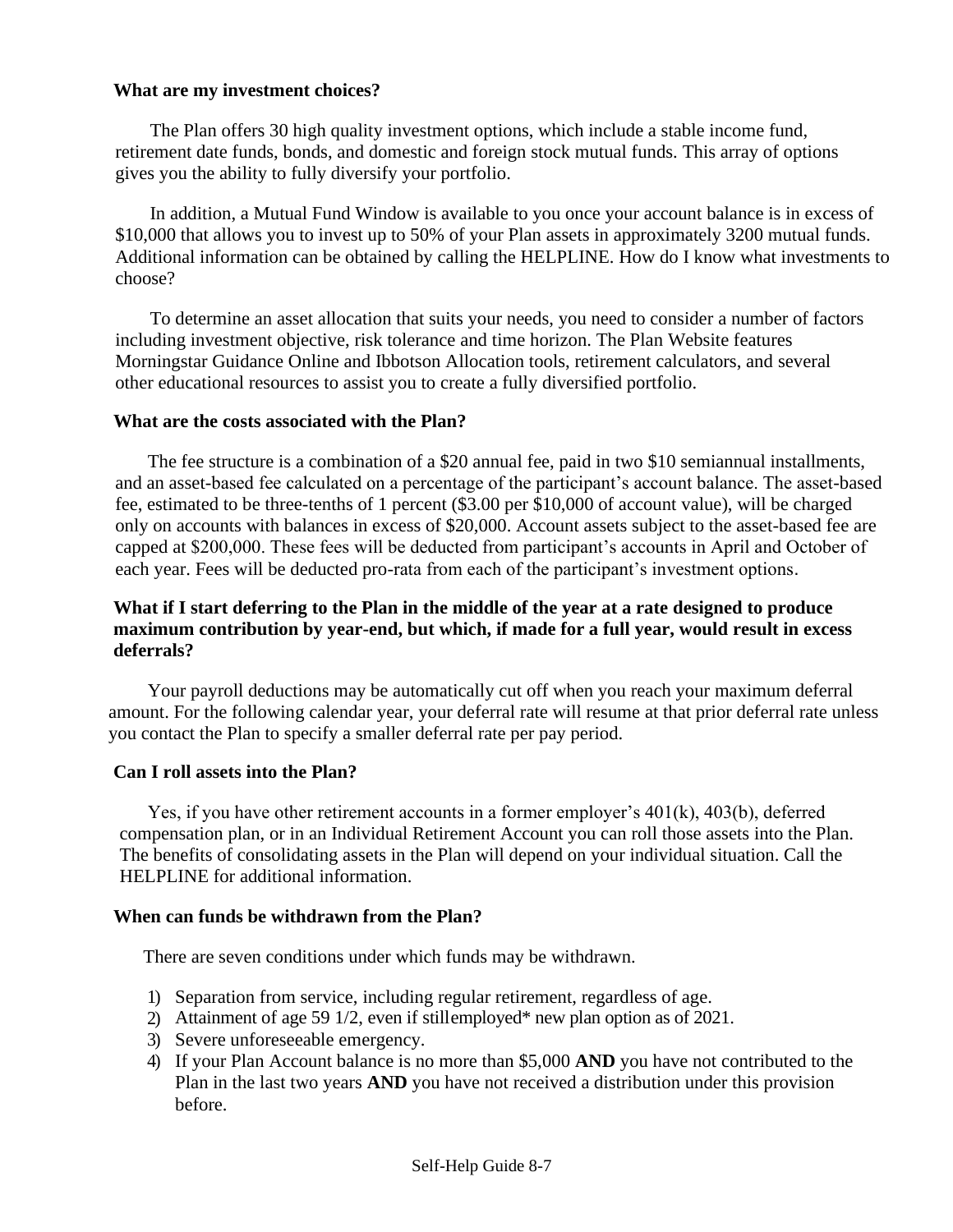- 5) Death.
- 6) Loans.
- 7) In-Service Distributions of assets rolled in from another eligible retirement plan, except another governmental deferred compensation plan.

# **What is separation from service?**

Separation means you have left employment due to retirement, voluntary termination, or involuntary termination of employment from your employer.

# **What is an unforeseeable emergency?**

To meet the federal tax rules, the Plan has a strict definition of unforeseeable emergency. In general, your emergency expense must result from a situation that you could not have planned for, such as uninsured medical expenses or a natural disaster. Also, you'll have to submit written proof that you don't have any other means to pay for your emergency expense. Buying a home or sending a child to college does not meet the Plan's definition of an unforeseeable emergency. The process prescribed by law to qualify for an emergency withdrawal request is as follows:

**Step One:** You must submit an Emergency Withdrawal Form to the Plan and evidence that you have incurred this financial loss, including all supporting documentation and canceled checks of uninsured expenses. You must show that you have used other available savings and liquid assets to satisfy the emergency, to the extent that the use of those assets would not create an unnecessary hardship in itself.

**Step Two**: The Plan will determine, in accordance with the Plan's claim procedure, whether the emergency qualifies under the federal guidelines described above.

**Step Three:** Your request may be approved only for the amount necessary to satisfy the financial emergency. Since an unforeseeable emergency withdrawal is a taxable distribution, the amount withdrawn to cover the emergency will be a sum, which when reduced by taxes withheld on such withdrawals, should leave you with the funds needed to pay for the unforeseeable emergency.

Usually, a decision to approve or deny your emergency withdrawal request will be rendered within one week of your submission of all the required paperwork, although the Plan allows for up to sixty (60) days. If approved, you will receive the funds within 10 to 14 business days thereafter.

**Step Four:** Denials by the Plan may be appealed to the Review Committee. If your request for an emergency withdrawal is denied, your letter of denial will contain information about how to request an appeal and the time limits for doing so.

Deferrals to the Plan will be discontinued for six months after the approval of the unforeseeable emergency withdrawal request.

# **Does the Plan have a loan program?**

Yes. The Plan permits participants currently employed by the State or who are on an approved leave of absence to take out a loan. Only one loan may be outstanding at a time and cannot exceed the lesser of 50% of your Plan account balance or \$50,000. The minimum loan is \$1,000 for account balances of \$2,000 or more.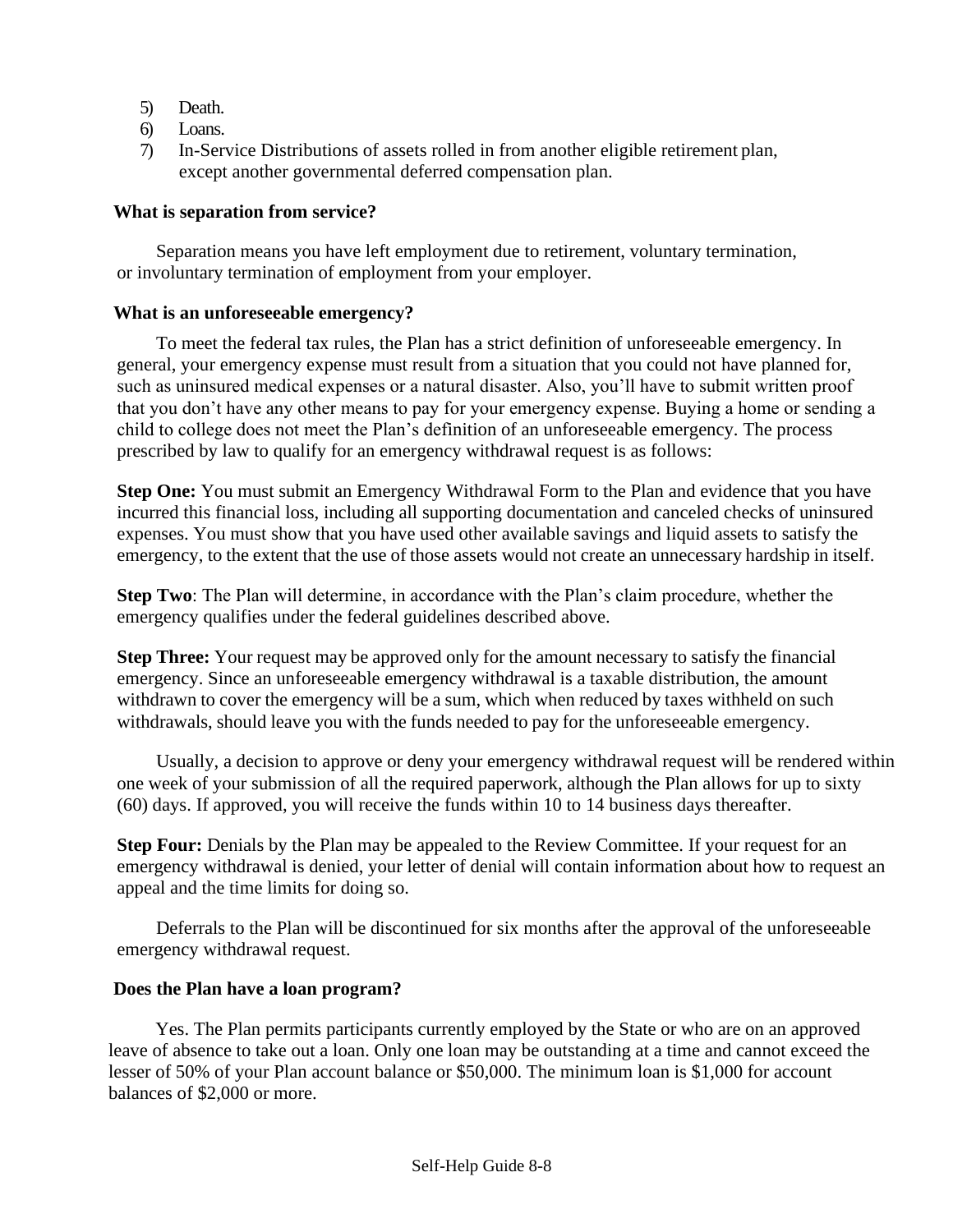Loans for general purposes must be repaid, with interest, within 5 years. The repayment schedule may be extended up to 15 years if the loan is for the purchase of a primary residence. The interest rate is the prime rate as published in *The Wall Street Journal*, plus 1%.

Loan repayments are automatically deducted from your checking or savings account or you may pay via check directly to the Plan. Loan repayments are deposited in your Plan account according to your most recent investment allocation. Contact the HELPLINE for additional information about the loan program, including the loan origination fee, insufficient fund fee, default implications and default fees.

# **What are in-service distributions of rollover assets?**

Participants who have rolled assets into their Plan account are able to withdraw those assets from the Plan prior to leaving public service. If your Plan account holds assets that were rolled over from a 401(k), 403(b), or an IRA, those assets are still subject to the distribution rules of the former plan(s). This means that any assets that were rolled over from a 401(k), 403(b), or an IRA may be withdrawn at any time, subject to the distribution rules of the former plan, which could include a 10% early distribution penalty if you take a distribution prior to age 59 $\frac{1}{2}$ . Please know that your assets that started and grew in your regular Plan account or were rolled over from another 457 deferred compensation plan are not eligible for a withdrawal until you leave public service, become age 72, or are needed for an unforeseeable emergency withdrawal.

# **What happens if I retire or terminate employment?**

Once you separate from service and the Plan is notified of your terminated status, you may choose how and when you would like your benefit payments to begin. The earliest permissible date for withdrawal is the day after you separate from service.

# **What if I leave my current employer and take a job with another employer**?

If you leave your current employer, you have two options. If you take a job with another employer that maintains a deferred compensation plan or eligible retirement plan that accepts transfers, you may elect to have all or a portion of your Plan account balance transferred directly to that employer's plan. In the case of such a transfer, the amount transferred is not currently taxable to you.

You also have the option to leave your assets in the Plan. You won't be able to make additional deferrals to your Plan account, but you will be eligible to receive benefit payments.

#### **Do I have to take my money out of the Plan when I separate from service?**

No. You can leave your assets with the Plan until age 72 when you must begin "Required Minimum Distributions". In fact, you can continue to make investment changes, and roll assets into the Plan even though you are no longer contributing to the Plan.

# **What happens if I am still employed at age 72?**

If you continue to work for your participating employer past age 72, you are eligible to receive benefit payments from your Plan account. You may also continue to make salary deferrals to your Plan account. Once you leave service, you are required to start taking your Required Minimum Distribution by December  $31<sup>st</sup>$  of the calendar year that you separate from service.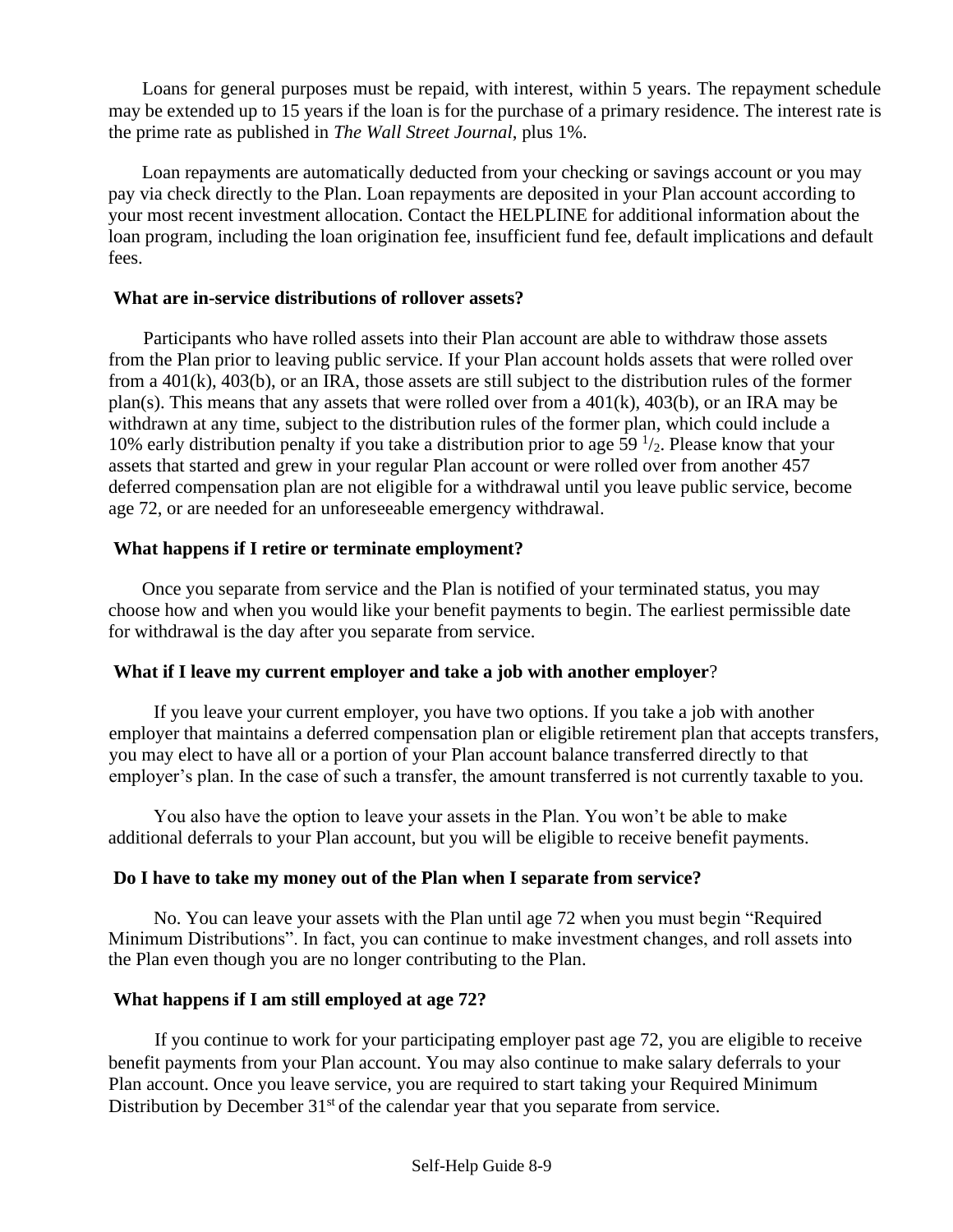# **What happens to my Plan account if I stop deferring to the Plan?**

Your Plan account continues to accumulate tax-deferred earnings until benefits are paid to you.

# **RECEIVING YOUR BENEFITS**

#### **How do I receive my benefits and what are my benefit payment options?**

There are numerous ways in which you may receive your benefit payments. You may take a onetime full withdrawal of your Plan account, a partial withdrawal of your Plan account, establish a regular periodic payment of benefits, or defer receiving your benefits until age 72. As long as there is a balance in your account, you may change your payment option by contacting the HELPLINE or an Account Executive to obtain the required forms or by logging into your online account. Benefit payments can be increased or decreased, or additional partial withdrawals may be taken in addition to your regular periodic payments at any time you need additional funds. Up to 12 periodic payments may be taken in each year and each must be at least \$100.

You also have the option to defer receiving your benefits until a later date, but only until you reach age 72. If you choose this option, benefit payments must begin no later than April 1 in the calendar year after you become age 72. Each of the benefit payment options previously discussed will be available to you should you choose this option.

When you become age 72, your total annual benefit payment must equal or exceed the Federal Required Minimum Distribution (RMD). An additional benefit payment will be sent to you in December of any year in which your total periodic payments do not meet or exceed your RMD.

# **When will my benefit payments begin?**

Once you have a severance from employment and the Plan receives a termination of employment notice, you will be permitted to take a distribution as long as a balance of \$500 remains in the account for 45 days after a severance from employment.

# **When do I pay income taxes?**

Amounts held under the Plan as pre-tax are not taxable until you receive them. Upon distribution, your pre-tax benefits will be subject to Federal, New York State and local income taxes. Qualified Roth distributions are not subject to income tax. If you reside outside of New York State, distributions will be subject to the income tax laws of your state of residence.

# **How are benefit payments taxed on a Federal basis?**

The Plan is required to withhold 20% of all lump sum distribution and periodic payments of less than 10 years for Federal income tax purposes. The Plan is not required to withhold Federal income tax from periodic payments of 10 years or more or direct rollovers; however, participants will be required to pay Federal income taxes, if applicable.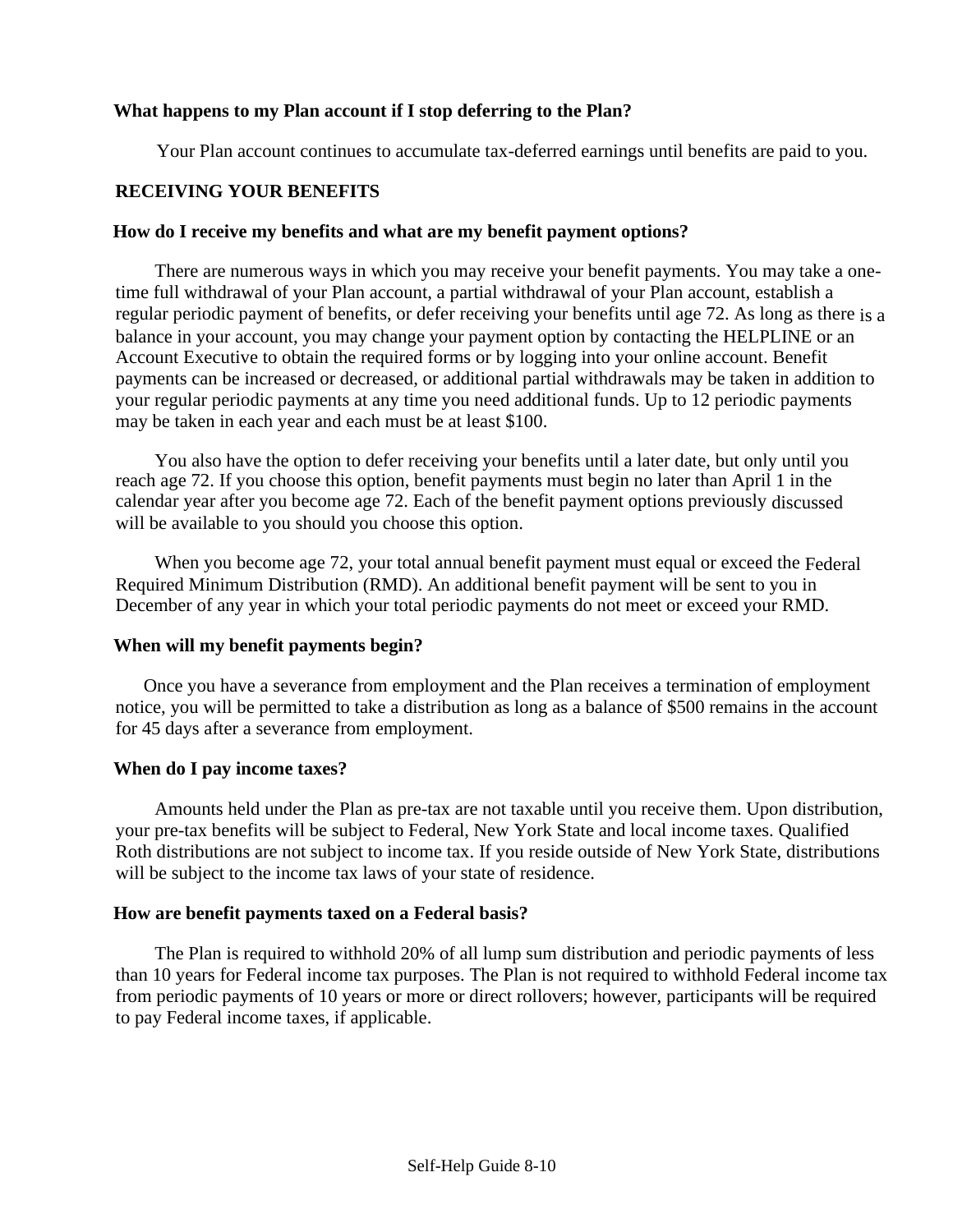# **How does New York State tax benefit payment options?**

The Plan will withhold state income taxes from distributions at the request of the participant. Benefit payments from the Plan are eligible for the New York State income tax deduction applicable to private retirement plans and eligible retirement plans (such as  $401(k)$ ,  $403(b)$ , and Individual Retirement Accounts).

To be eligible for this deduction, the Plan participant must be at least age 59 $\frac{1}{2}$  and the benefit payments must be in the form of periodic payments (non-lump sum payments) over at least two consecutive calendar years. The deduction is limited to \$20,000 per year per spouse.

# **Upon my death, what is my beneficiary entitled to?**

Upon your death, the amount remaining in your Plan account will be paid to your named beneficiary. If you did not name a beneficiary, the amount remaining will be paid to your spouse, if you have a spouse, or to your estate. The date when a beneficiary must begin to receive benefit payments and the maximum period over which benefit payments may be made depends on:

- the age of the Plan participant when he or she died.
- whether the Plan participant was receiving benefits from the Plan.
- whether you are the Participant's spouse, another individual, or the representative of a non-individual charity, trust, or institution.

In all instances, the earliest a beneficiary may begin to receive benefit payments is 45 days after the date of death. Beneficiaries should review the instructions in the Death Benefit Distribution Claim application carefully so that they are aware of the maximum benefits that they are entitled to receive and the manner in which they may receive them.

# **How do I get more information?**

The Plan's toll-free HELPLINE is designed to be the primary contact for employees and participant inquiries concerning the Plan. The HELPLINE consists of dedicated full-time staff who are licensed and FINRA-registered Representatives. To speak to a HELPLINE Representative, call 1-800- 422-8463. Representatives are available from 8:00 am to 11:00 pm Eastern Time, Monday through Friday, and 9:00 am to 6:00 pm on Saturday, except holidays.

The Plan now offers an Account Executive (AE) Connect Helpline of 4 individuals, call 1- 844-867-8197 and they are available Monday, through Friday 8:00 am to 4:30 pm Eastern Time, except holidays.

There are 12 Account Executives across New York State. They are available to educate and assist participants as well. You may reach your Account Executive by contacting the HELPLINE.